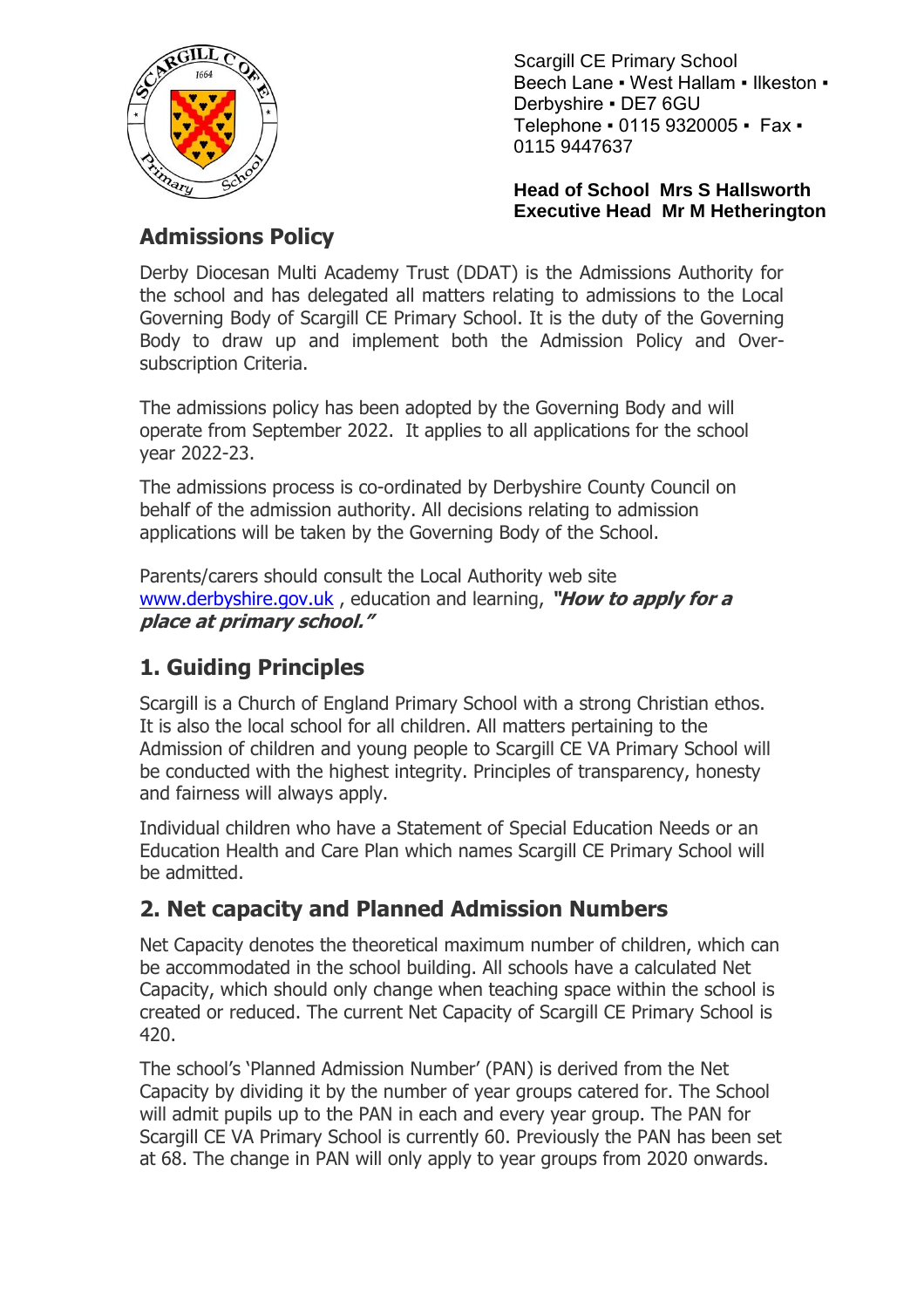### **Local Authority Centralised Admissions Systems**

Applications must be made on the Common Application Form. The form must be completed by all applicants and returned by the closing date set by the local authority. Applications can be made online at [www.derbyshire.gov.uk](http://www.derbyshire.gov.uk/) or through Call Derbyshire, tel: 01629 533190.

The Governors will then rank these under the School's over subscription criteria, taking account of any supplementary application forms and/or supporting evidence received. The ranked list is then returned to the LA. Once the LA has received all relevant information places are offered and the school is informed. The LA will inform unsuccessful applicants of their right to appeal.

#### **Oversubscription Criteria**

In the event of there being more applications than places available, the following oversubscription criteria will be applied in the priority order indicated:

- 1. Children looked after or previously looked after children (see definition below).
- 2. Children living in the normal area served by the school (see below) at the time of application and admission who have brothers or sisters attending the school at the time of application and admission.
- 3. Children living in the normal area served by the school at the time of application and admission.
- 4. Children not living in the normal area served by the school but who have brothers or sisters attending the school at the time of application and admission.
- 5. Children of staff employed at the school for two years or more, or who will meet a skills shortage.
- 6. Other children whose parents have requested a place.

### **Definitions**

#### **Sibling**

The term sibling is defined as: A brother and/or a sister A half-brother and/or half-sister A legally adopted child being regarded as a brother or sister A step-brother and /or step-sister residing in the same family unit.

# **Looked after Children**

A "looked after child" is a child who is: (a) in the care of a local authority, or (b) being provided with accommodation by a local authority in the exercise of their social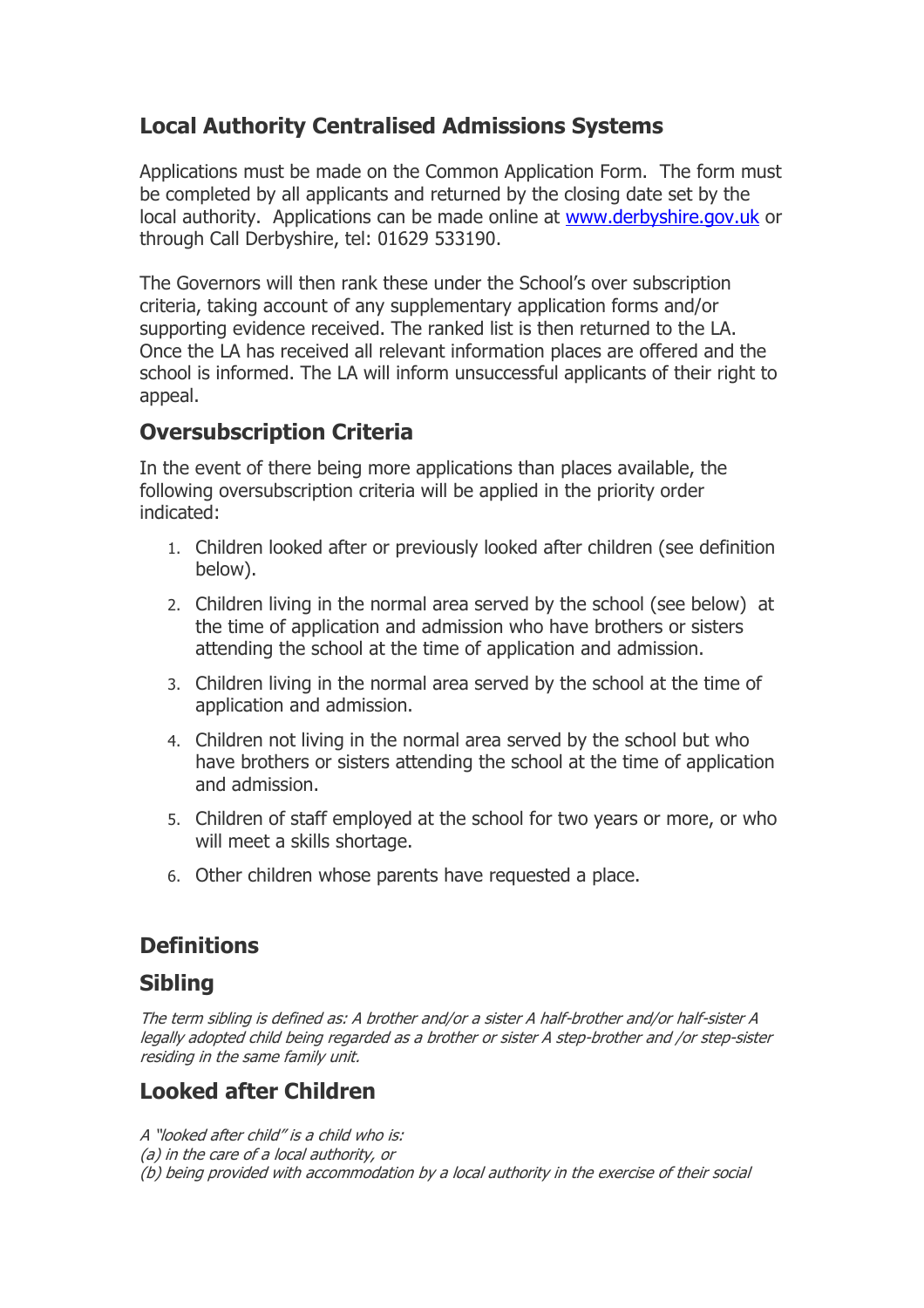services functions (see the definition in section 22(1) of the Children Act 1989) at the time of making an application to a school. A "previously looked after child" is a child who: (a) ceased to be looked after because they were adopted, or

(b) became subject to a residence or child arrangements order (under the terms of the Children Act 1989 Section 8 - an order settling the arrangements to be made as to the person with whom the child is to live), or (c) became subject to a special guardianship order (see Section 14A of the Children Act 1989 - an order appointing one or more individuals to be a child's special guardian [or special guardians]).

### **Normal area of the school (Catchment Area)**

Children of parents resident in the Parish or benefice. Parishes in the benefice are St Wilfrid's West Hallam, Holy Trinity Mapperley, St Andrew Stanley and Church of All Saints Stanley Common. (A map showing these parishes is available for inspection at the school office.)

### **Tie breaker**

Having applied the ranking criteria above against the number of places available at the School and determined the cut off point (i.e. the criterion point – in the list above - at which the number of children equals or starts to exceed the number of places available), the number of children may still exceed the places available. In such a case the following additional criteria will be used to determine which pupils within that criterion band will be admitted.

The Children's Services Department has a Geographic Information System (GIS) to measure the straight line distance. It is measured by a standard straight line distance calculated to within two metres. This measurement is taken from the postal address file, normally the house front door. For schools the grid reference is taken from the postal address file and will normally be the centre of the school for primary phase schools, or the nearest gate or entrance for secondary schools

#### **Deferred and part-time entry**

The School admits children to the Reception class in the September of the school year in which a child attains the age of 5 years. (The school year runs from 1st September to the 31st August.) All parents/carers are entitled to a full-time place for their child in the Reception class from September, but may defer entry until the beginning of the term after their child is five years old (ie, when the child reaches compulsory school age) or until the beginning of the Summer term whichever is earlier. Children may attend part-time until their child reaches compulsory school age. Parents/carers who have been offered a place at the school and wish to defer entry for their child and/or attend part-time must put this in writing to the Head of School at the earliest opportunity and before the start of the Autumn term.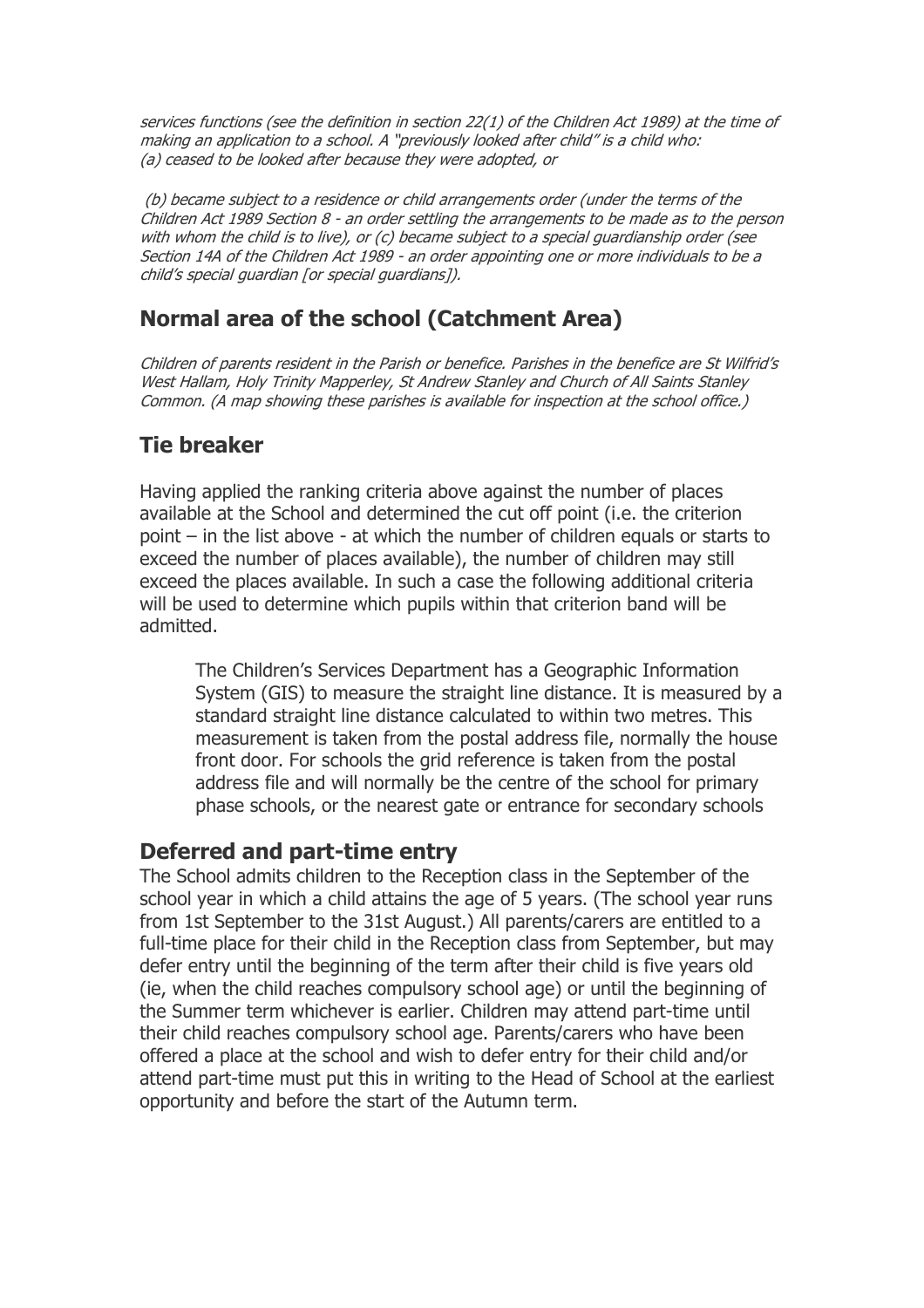# **Education out of normal (chronological) age group**

Children are normally educated in school with others of their age group; however, in exceptional circumstances parents/carers may seek a place outside of their child's normal age group. Decisions will be made on the basis of the circumstances of each case. Parents/carers must state clearly why they feel admission to a different year group is in the child's best interests and may provide recent professional evidence to support this. Further details of how to make such a request are available from the school.

### **Fraudulent Information**

If the allocation of a place has been made on the basis of fraudulent or intentionally misleading information, the governors reserve the right to withdraw the place.

# **Late Applications**

Late applications will be administered in accordance with your home Local Authority Primary Coordinated Admissions Scheme. You are encouraged to ensure that your application is received on time.

# **Applications during the School Year**

Details of the application process are available from the school and from the Local Authority. Once an application has been made, it will be passed to the Admissions Committee of the Governing Body for consideration. If the respective year group total is below the published admission number for that year group, the child will be offered a place.

Decision letters will be issued in writing by the Local Authority. Offers of places may be withdrawn if they are offered in error, a parent has not responded within 10 school days or it is established that an offer was obtained through a fraudulent or intentionally misleading application.

If your application is refused you have a statutory right to appeal (see 'Appeals'). Your appeal should be lodged within twenty school days after the date of your refusal letter.

### **Waiting Lists**

Parents whose children have not been offered their preferred school in the normal admissions round will be added to their preferred school's waiting list. Waiting lists for admission will normally remain open until the end of the Autumn Term in the admission year. Please contact the School to request further details.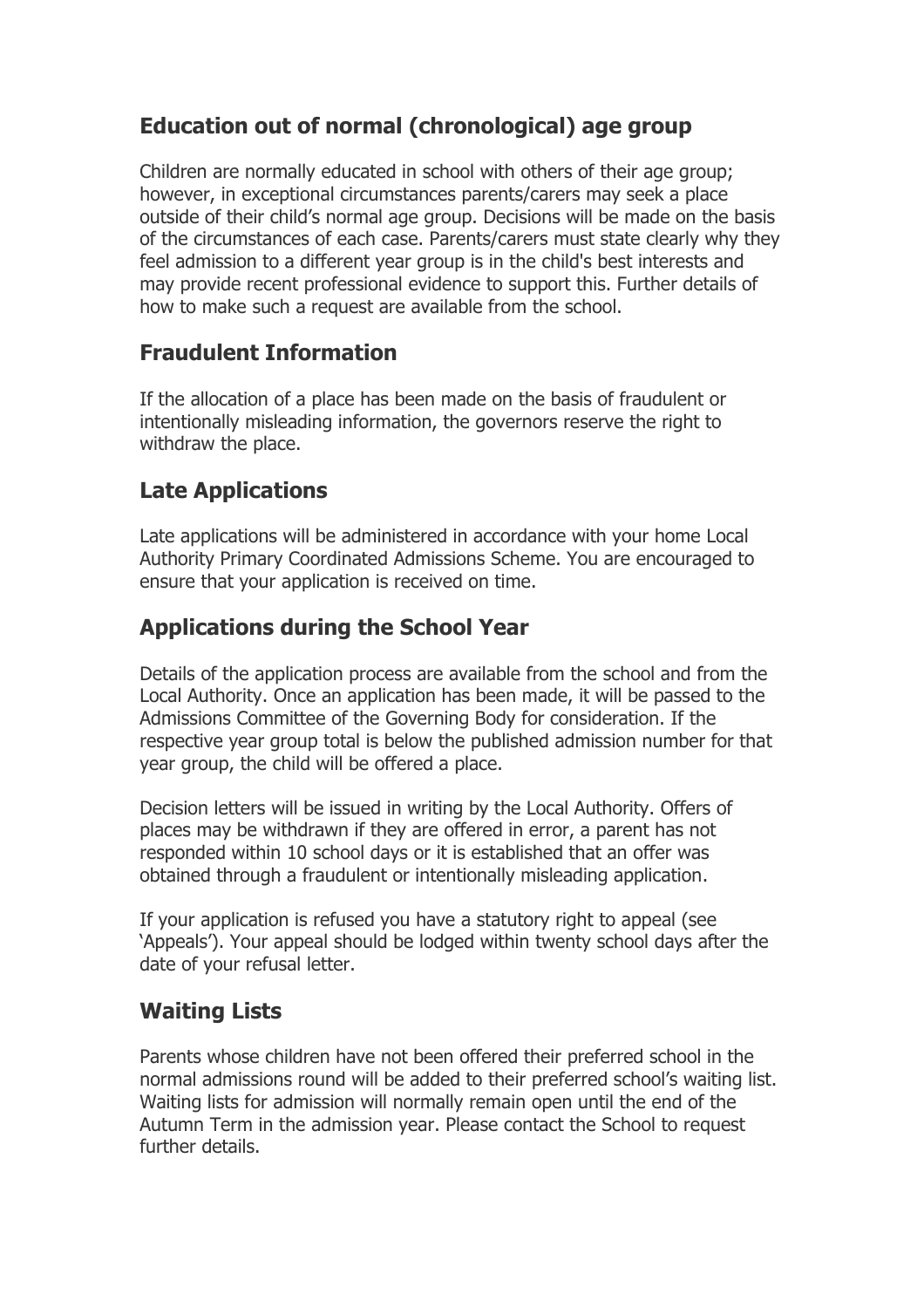Waiting lists are ranked in the same order as the oversubscription criteria listed above. Your child's position on the waiting list may change. This means that a child's waiting list position during the year could go up or down.

Any late applications will be added to the list in accordance with the oversubscription criteria. Inclusion on a school's waiting list does not mean that a place will eventually become available.

### **Appeals**

If a child is not offered a place, parents/carers have a statutory right to appeal. This should be done by writing to the Clerk to Governors, care of the school no later than twenty school days after the decision letter has been received. The appeal will be arranged on behalf of the governors by the Derby Diocese Education Board and will be heard by an independent panel. The decision of the panel will be binding on the school.

# **Fair Access Protocols**

Local Authorities are required to have Fair Access Protocols in order to make sure that unplaced children, especially the most vulnerable, are offered a place at a suitable school as quickly as possible. This includes admitting children above the published admissions number to schools that are already full.

# **Infant Class Size Regulations**

Infant classes of 5, 6 and 7 year olds may not, by law, contain more than 30 pupils with a single qualified teacher. Parents/carers should be aware that when the Governing Body is considering applications for places, they must keep to the 30 limit. Parents/carers do have a right of appeal in accordance with the Infant Class Size Regulations if the school is oversubscribed and their child is refused a place.

# **Applications for twins/multiple birth children**

Where a place is offered to a child from a twin or multiple birth the Governors will normally offer places to both twins, triplets etc. even if this means exceeding the planned admission number.

### **When will I hear if my child has got a place?**

Parents will receive notice of allocation of places from Derbyshire Local Education Authority on National Offer Day.

### **Visits to School**